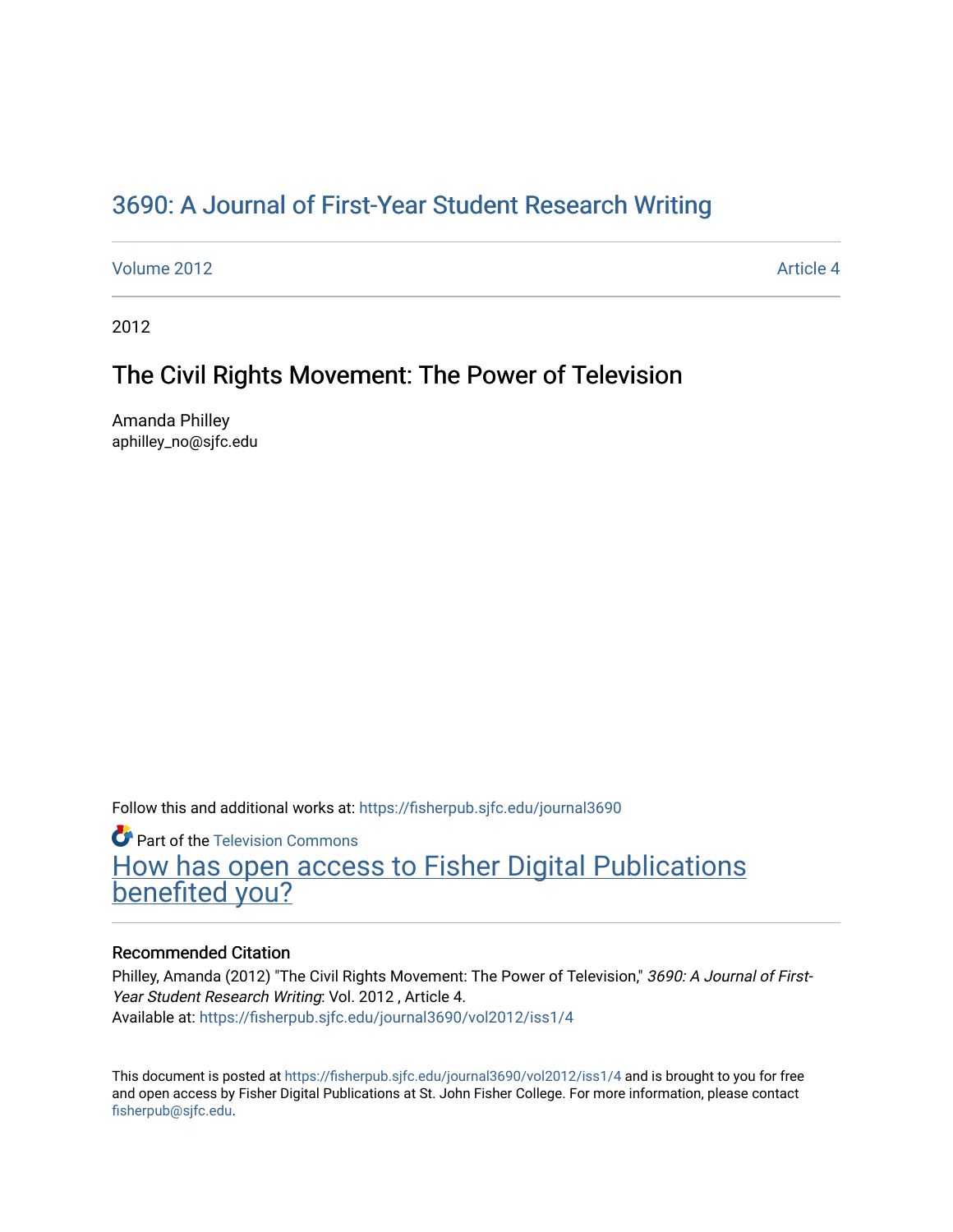# The Civil Rights Movement: The Power of Television

# **Abstract**

Overview: "I am not a nigger" (Thomas). These five words seared through American television screens in May of 1963. James Baldwin, a preacher and novelist, declared his freedom from the chains of discrimination in an interview with Kenneth Clark and forever changed the conscience of black and white television owners. When asked if he was optimistic or pessimistic about the future of the nation, Baldwin made one thing clear: the fate of America lies within the ability to answer the question, why was the 'nigger' created? Born in Harlem in 1924, Baldwin grew up following in his father's footsteps as a preacher, then went on to work on a railroad in New Jersey and eventually became a freelance writer and moved to Europe. Despite spending the majority of his adult life in Paris, Baldwin demonstrated the power of media by never ceasing to tell the story of his life as black man living in America, the influence of brotherhood, and the power of voice (Reference.com).

Moments similar to Baldwin's interview validate the reign of television and the impact of media on the Civil Rights Movement. During the interview, all the personal challenges that James Baldwin faced become apparent in his mannerisms, his gestures, and in every one of those five words. Baldwin's unique and articulate comments, combined with access to the majority of American citizens via television media, left an impression that would span across states and decades. Commonly heard legal and moral arguments on injustices such as segregation and discrimination paled in comparison to Baldwin's interview. It must be noted that the impact media had on the Civil Rights Movement was not unintentional by organizational leaders. For that reason, this paper will examine the use of television as a means to build momentum towards change, the implications of peaceful demonstrations on public consciences, the Church and its role in sustaining the movement via media, and the ability of unbiased television to shatter stereotypes. Despite the prominence of racially biased television and media during the Civil Rights Movement, coverage of demonstrations and interviews of protestors sparked national interest and quickened the pace towards racial equality. By employing understanding I have gained from documentaries, footage of demonstrations, online encyclopedias, journal articles, essays, and personal perspectives given by journalists who themselves covered the Civil Rights Movement, I intend to inform my reader about the implications of media coverage during the Civil Rights Movement.

# Keywords

Writing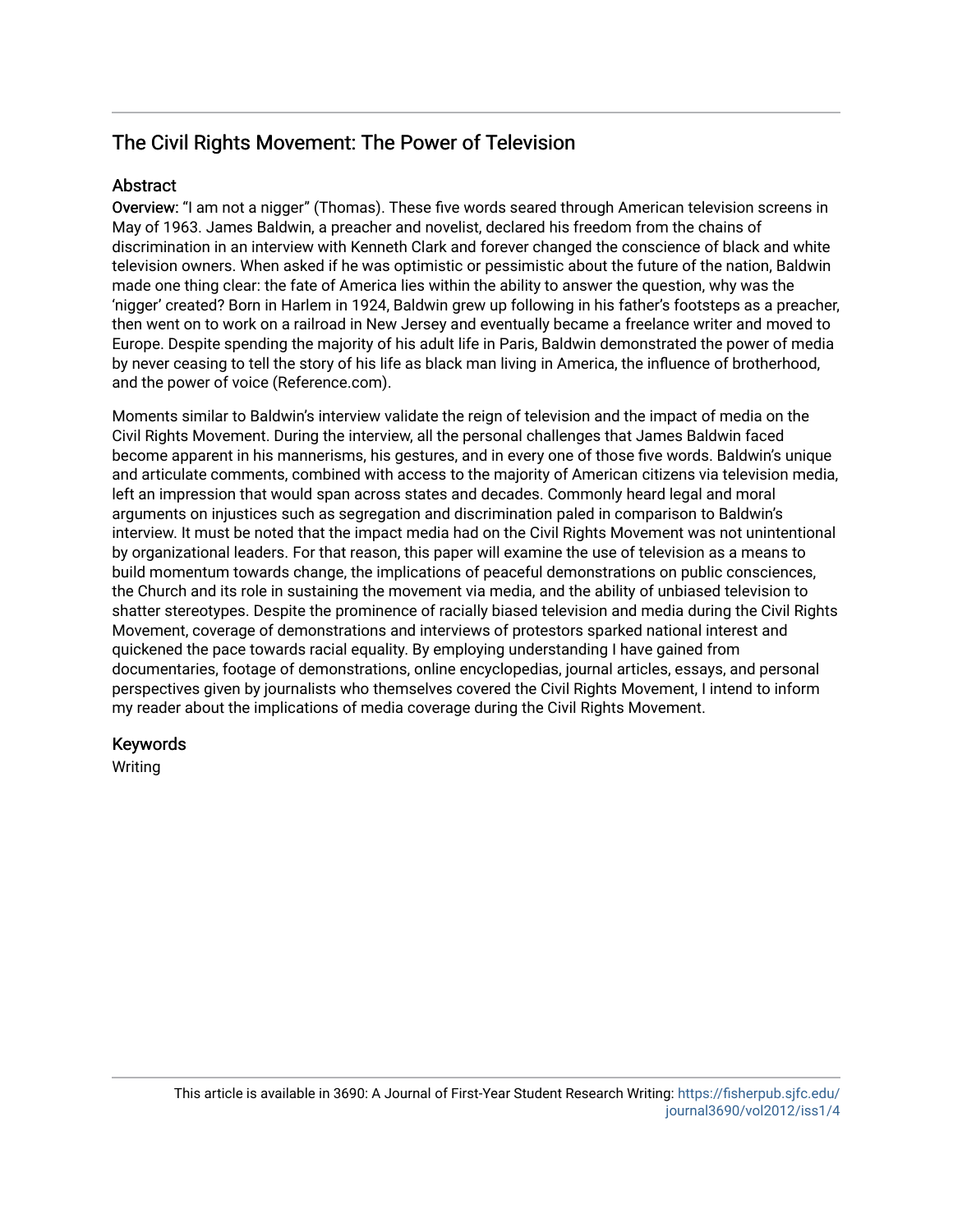## **Amanda Philley**

#### **The Civil Rights Movement: The Power of Television**

"I am not a nigger" (Thomas). These five words seared through American television screens in May of 1963. James Baldwin, a preacher and novelist, declared his freedom from the chains of discrimination in an interview with Kenneth Clark and forever changed the conscience of black and white television owners. When asked if he was optimistic or pessimistic about the future of the nation, Baldwin made one thing clear: the fate of America lies within the ability to answer the question, why was the 'nigger' created? Born in Harlem in 1924, Baldwin grew up following in his father's footsteps as a preacher, then went on to work on a railroad in New Jersey and eventually became a freelance writer and moved to Europe. Despite spending the majority of his adult life in Paris, Baldwin demonstrated the power of media by never ceasing to tell the story of his life as black man living in America, the influence of brotherhood, and the power of voice (Reference.com).

Moments similar to Baldwin's interview validate the reign of television and the impact of media on the Civil Rights Movement. During the interview, all the personal challenges that James Baldwin faced become apparent in his mannerisms, his gestures, and in every one of those five words. Baldwin's unique and articulate comments, combined with access to the majority of American citizens via television media, left an impression that would span across states and decades. Commonly heard legal and moral arguments on injustices such as segregation and discrimination paled in comparison to Baldwin's interview. It must be noted that the impact media had on the Civil Rights Movement was not unintentional by organizational leaders. For that reason, this paper will examine the use of television as a means to build momentum towards change, the implications of peaceful demonstrations on public consciences, the Church and its role in sustaining the movement via media, and the ability of unbiased television to shatter stereotypes. Despite the prominence of racially biased television and media during the Civil Rights Movement, coverage of demonstrations and interviews of protestors sparked national interest and quickened the pace towards racial equality. By employing understanding I have gained from documentaries, footage of demonstrations, online encyclopedias, journal articles, essays, and personal perspectives given by journalists who themselves covered the Civil Rights Movement, I intend to inform my reader about the implications of media coverage during the Civil Rights Movement.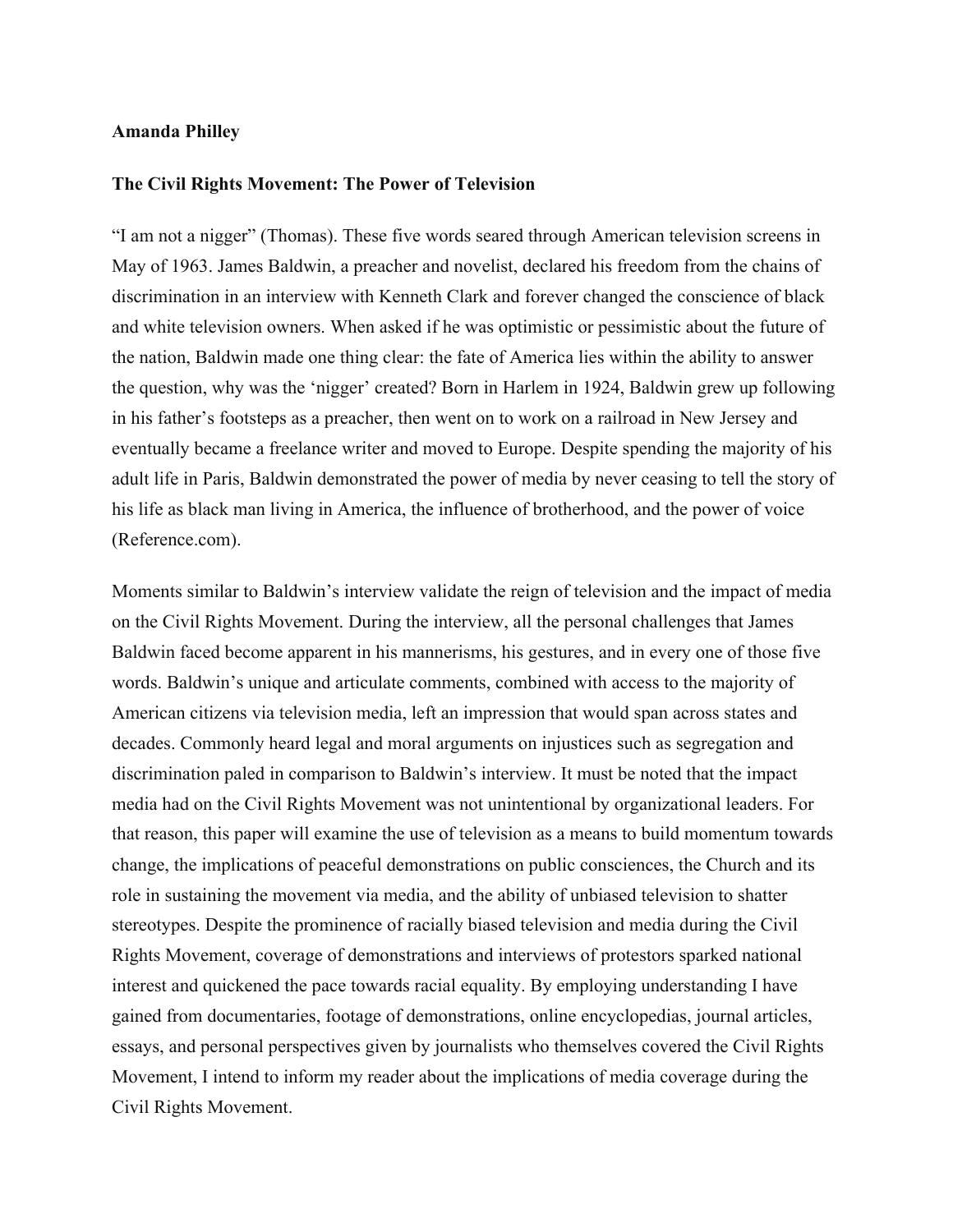## **Television Creates Movement**

So what exactly will we consider 'media' as it relates to the topic of study? For this discussion, I would like to focus on television and, more specifically, news and talk shows or interviews. These facets of television covered the Civil Rights Movement from a press and political perspective while including both segregationists along with desegregationist's arguments. Also, news stations covered the majority of demonstrations led by civil rights organizations and broadcast interviews featuring African Americans, Caucasians, and city government officials.

The first working television set was introduced to the United States in 1928 by Philo Farnsworth and was employed mainly for commercial purposes (Stephens). What is considered the 'television revolution' did not occur until the 1950s and 60s around the same time the Civil Rights Movement was gaining momentum and then peaked in 1964 with the passage of the Voting Rights Act. During this period of time, politicians noticed the power television had over the public and thus used the medium to their advantage. Doherty argues that, for example, Richard M. Nixon's "Checkers" speech, given on September 23, 1952, was broadcasted in an attempt to set the record straight on several controversial accusations against Nixon. On the other hand, televised airings of the Army-McCarthy hearings, broadcasted live on ABC, ultimately led to McCarthy's loss of popularity and censure from the Senate in December of 1954. Both of these dramatic political broadcasts reflected the power of the media in directing public opinion. Broadcasting of the "Checkers" speech and the Army-McCarthy hearings both served as television milestones not only because of the significance of the events but also because of television's role in the meaning and unfolding of the events. Beginning in the 1950s, television stations began broadcasting political conventions, inaugurations and hearings with millions of Americans tuning in. The immediacy and intimacy of at home viewing allowed the viewer to feel as though they were live with political leaders and created demand for vivid visual stimulation. Soon enough, producers and organizations were looking for "good television" and found it hard to ignore the ground breaking demand for and the appeal of the civil rights struggle (Thomas).

Debates heated up across the United States over the issue of desegregation and integration in Southern schools. According to the digital history expert William Thomas, after the 1957 Bill of Civil Rights passed, congressmen put more pressure on television stations to ensure that the Southern point of view was heard. Shows such as The Citizen's Council Forum stimulated the growth of Citizen's Councils, which campaigned to maintain segregation and lend support to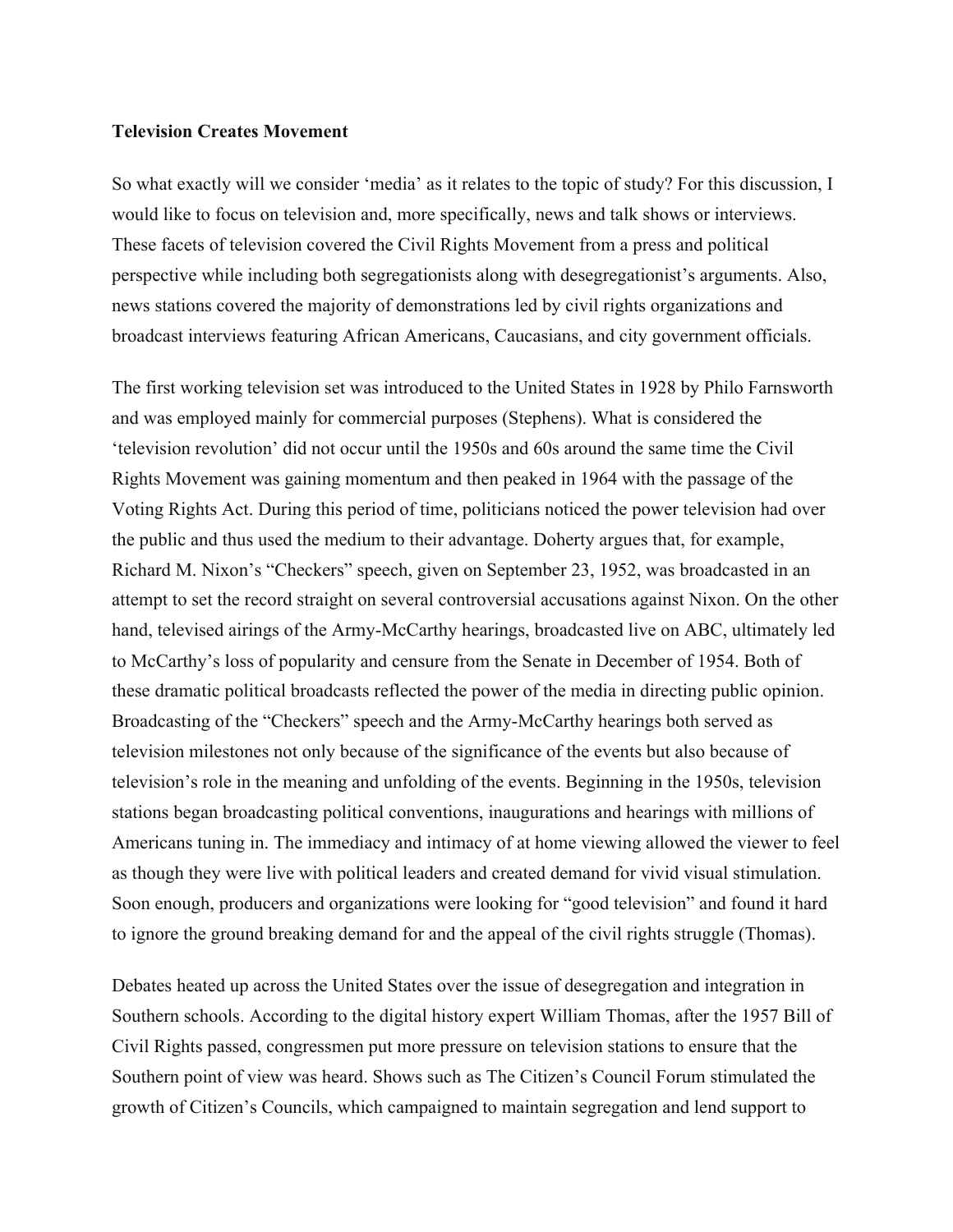biased television shows all over the South. Thomas argues that in the nineteenth century, the United States Southern white conservatives claimed that national television news programming "instigated African American protests and poisoned race relations in the South." Anyone familiar with national television news programming should agree that it is hard to ignore the facts especially in the case of segregation and discrimination. For example, in an interview with three white students at White Lane High School in Virginia, covered by WDBJ Television, when asked, "Does it matter to you whether the school might be integrated when you go back?" The young man sitting in the middle answered, "No." By expressing their somewhat liberal opinion about whether or not schools should be integrated, the three students angered and surprised many Southerners tuning in. Broadcasts of violence against peaceful demonstrators became hard to ignore. When human beings become aware of atrocities against other human beings, the media becomes the educator. This discovery would prove to have significant applications in multiplying organization membership and thus fundamentally changing society. By broadcasting debates and interviewing government officials on the issue, news stations were educating blacks in the south and encouraging them to fight for what was right.

In Kathryn Stockett's book, The Help, there were multiple instances in which the upper class white women would shield their domestic workers from watching television networks such as American Broadcasting Company, National Broadcasting Company and Columbia Broadcasting System in fear that the help would join the movement. The demand for race related news resulted in network executives and producers feeding the public more and more coverage of the events. Thomas writes that in 1958 Georgia Police officers polled a group of African American students on whether or not they owned a television and noted what kind of shows they were watching. They found that seventy percent of all the students owned a television and a mere five percent did not have access to a radio or television. If Kathryn Stockett's depiction is accurate, as I believe it is, then we need to reassess the popular assumption that people alone create movement. The truth is that without media providing information and creating a means for tangible and direct political change, the most fundamental aspect of our democracy vanishes and is replaced by ignorance.

In the first chapter of their book The Race Beat, Gene Roberts and Hank Klibanoff cite Gunnar Myrdal, a highly respected race relations researcher. Myrdal asserts that there was but one barrier "between the white Northerner's ignorance and his sense of outrage that the [American] creed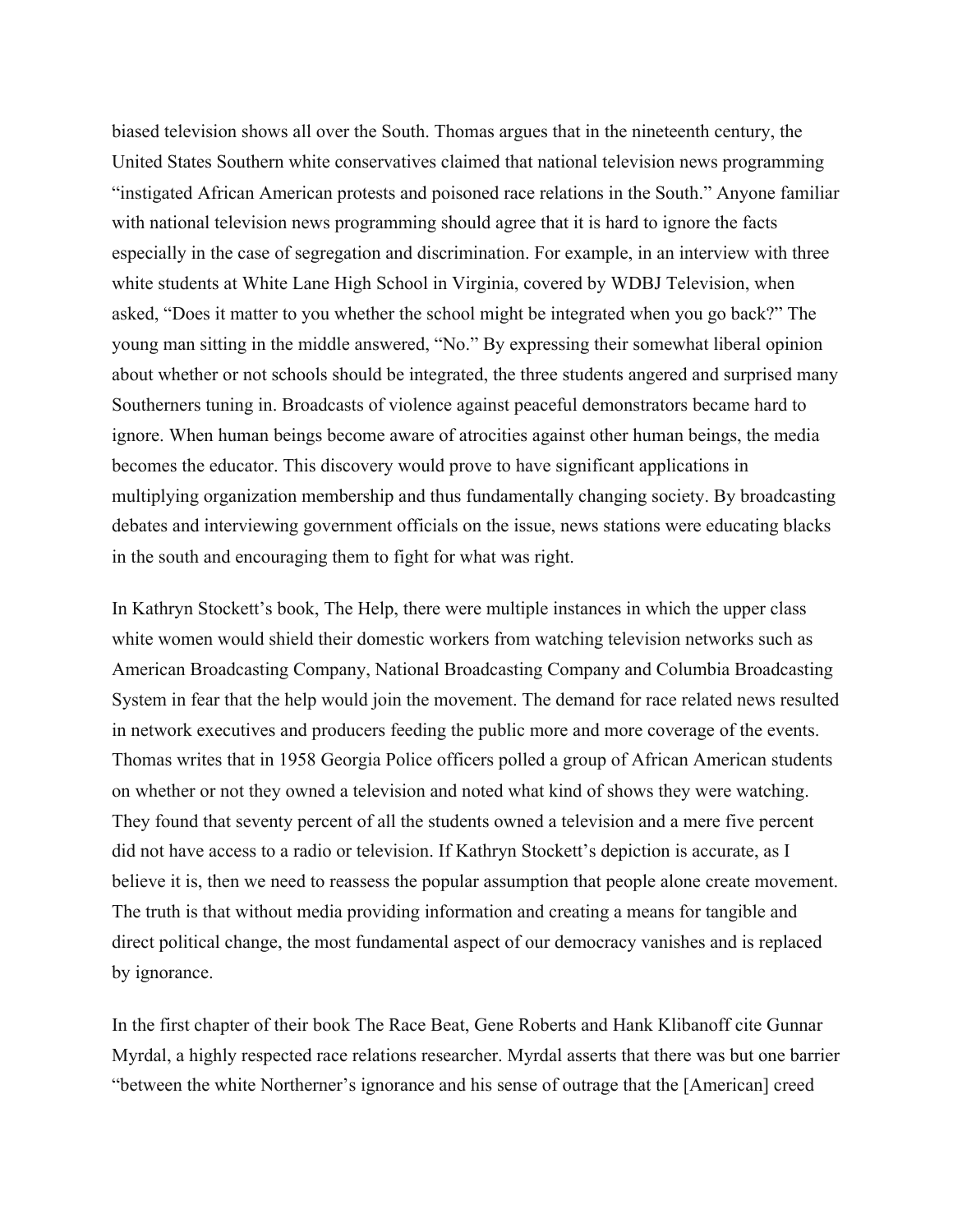was being poisoned. That barrier was knowledge,… information that was strong enough, graphic enough, and constant enough to overcome 'the opportunistic desire of the whites for ignorance'" (6). Prior to this statement, Myrdal also discusses the American creed which he believes sets the United States apart from all other nations. This idea conceded that nearly all Americans believed in the legitimacy of the First Amendment and that everyone has a right to their own opinion. Myrdal's theory of the American creed is extremely useful because it sheds light on the difficult problem of respecting opposing viewpoints. This becomes especially significant with regards to the Civil Rights Movement because unlike today, people of diverse cultures with opposing viewpoints could not live together in peace. Because the media helps shape public opinion, it directly affects the laws that govern our democracy. During the Civil Rights Movement the media gave people the information which shaped the public's opinion and thus caused them to push for change. The heart of democracy lies in the ability to change. And what would we be without democracy? We would not be the United States of America.

#### **Media and Sustainability**

While grassroots movement can be commonly attributed to the creation of civil rights organizations and the support of the church, the movement itself would not have reached timely, pivotal moments, such as the passage of the Voting Rights Act of 1964, without media. Television broadcasting of atrocities in the South increased the number of pro-desegregation activists and civil rights organization membership nationwide. According to Everet, broadcasts of the Supreme Court case, Brown vs. the Board of Education, and vast coverage of Emmett Till's murder, became the crucial instigators of early anger and discontent with the social norms of the South. On September 24th 1955, J.W. Milam and Roy Bryant were acquitted by an allwhite jury of murdering 15 year old Emmett Till. Unprecedented media coverage of the event led African American weeklies to threaten economic and political pressure for a fair trial. Metress argues that when the two men were acquitted of all accusations, prominent African American media outlets coupled with northern white press and liberal political organizations to demand for national protests and boycotts.

Adding to Mr. Metress' argument, I would point out that the media coverage of Emmett Till's trial also brought up a very important problem within the Southern judicial system. What angered the public the most was that the judiciary system had failed to render Emmett Till justice altogether. Consequently, people began to question whether African Americans would ever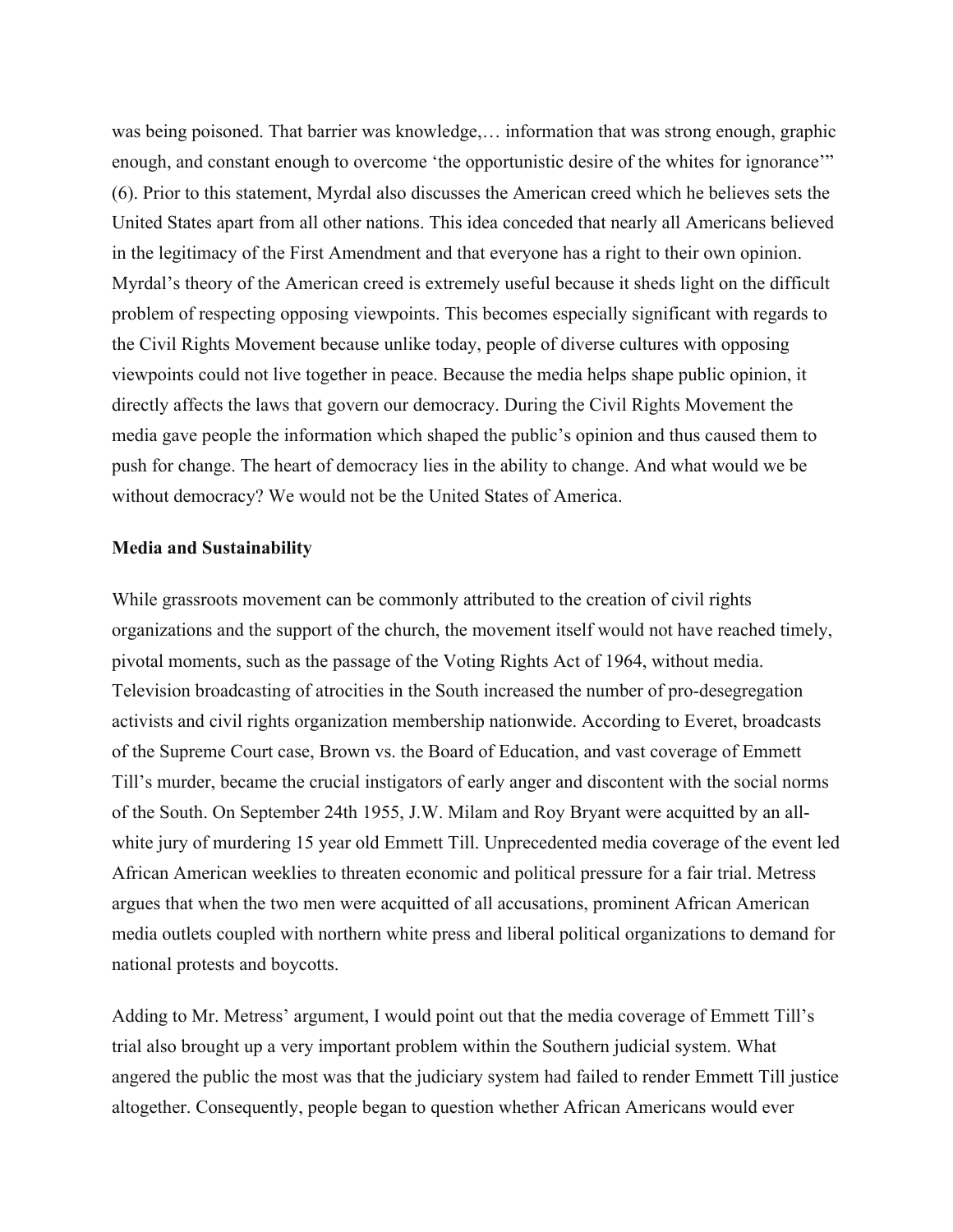receive a fair trial without federal mediation. Before the Till trial, northern press either ignored black issues in the South altogether, or gave them mere minutes of air time. The Till trial marked a significant journalistic milestone, according to Roberts and Klibanoff, authors of The Race Beat. Not only did the Till trial bring "Negro reporters into the heart of the white man's kingdom-the courtroom- but he brought white reporters into the deep south in unprecedented numbers to cover a racial story" (86). But who really cares? Who besides me and a handful of recent researchers has a stake in these claims? At the very least, the researchers who previously believed that the murder of Emmett Till was simply a sad story of injustice should care. Though I concede that Emmett Till's murder is a story of injustice, I still insist that it had far greater implications on the desegregation movement both in front of, and behind the camera. Black and white reporters worked in the same room on the same trial and, according to Roberts and Klibanoff, shared photos and conducted the same interviews, all while having the same amount of access and opportunity (86).

In addition to the murder of Emmett Till, dramatic coverage surrounding the federal court case, Brown vs. the Board of Education also contributed to what marked the beginning of what is commonly recognized as the Civil Rights Movement. In contrast, Roberts and Klibanoff argue that coverage of the Brown v. the Board of Education angered Southern white conservatives more than it enlightened Americans nationally. Yet is it necessarily true that "the South was too far down the road of opposition to see the decision for what it really was" (72)? I am of two minds about Roberts' and Klibanoff's claim. On the one hand, there is substantial evidence to show that most Southerners were in disagreement with the verdict. For example, James J. Kilpatrick, editor of the Richmond News Letter, stated that "We accept [the verdict] because we have to, and we accept it in the profound and prayerful hope that the Court,... will exercise vision and forbearance in drafting a mandate that will preserve good race relations" (64). On the other hand, I do not believe that the authors are taking into account the repercussions of white conservative anger. After the Brown case came the rise of Citizens' Councils. With the intention of mobilizing white extremists, Citizens' Councils aired extremely racist and pro-segregationist views which were broadcast across the nation. I believe that this actually worked in favor of the Civil Rights Movement because the irrationality of the men caused Americans all over the country to question the current social system. Because both of these cases dealt with issues that could be addressed at both the state and federal levels, interest spanned over regions and ultimately led to a swell in organization membership as well as white supremacy violence.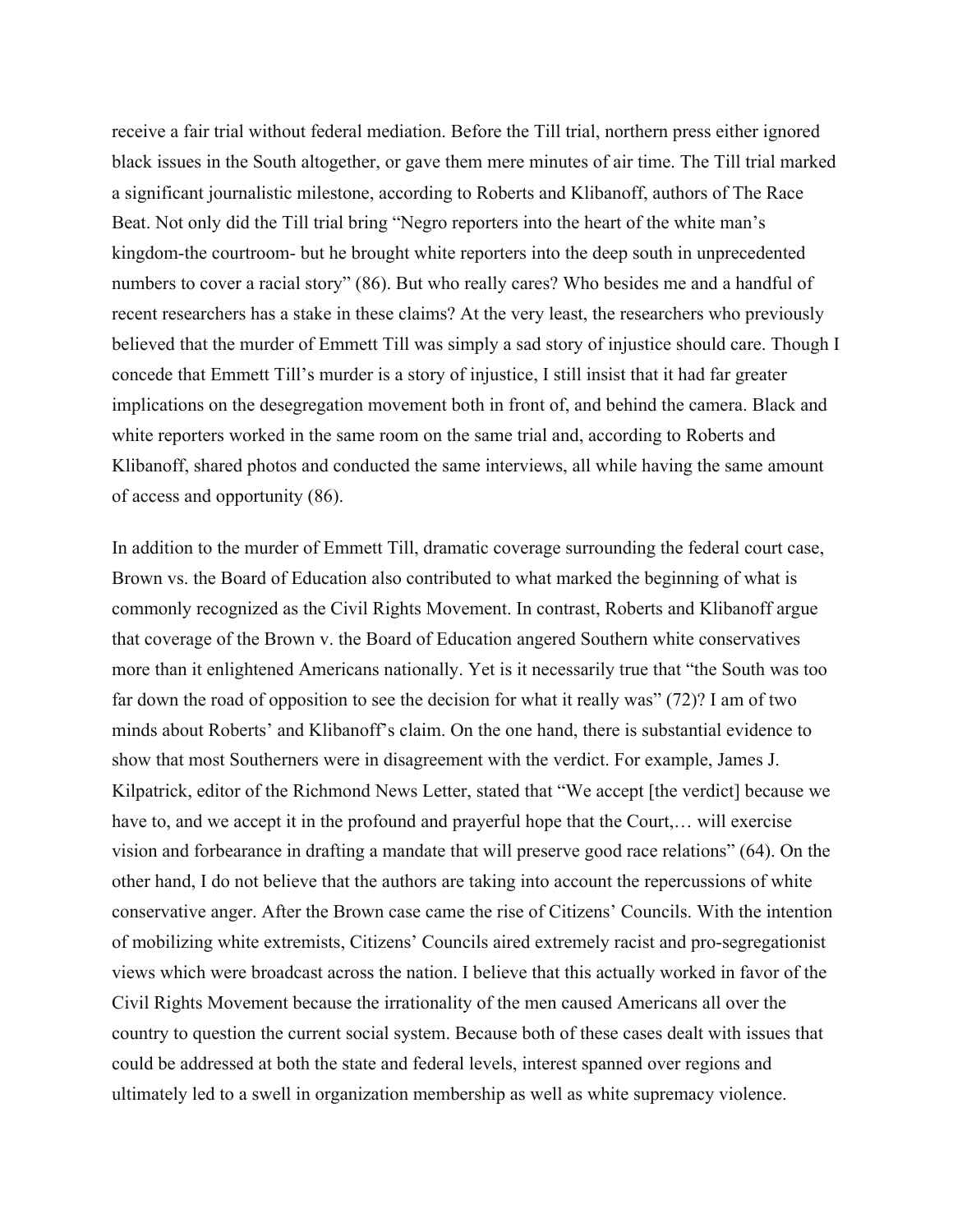Despite the quick and too often violent retaliations by southern white conservatives, as Everet claims, television broadcasts of these events almost always had the effect of "broadening support for civil rights."

The sustainability of momentum to fight for civil rights may not have been maintained were it not for local and national television broadcasts of demonstrations. For example, the Montgomery Bus Boycotts in 1955 not only made a statement about the injustices among public facility segregation but also strained the economy. According to an article special to The New York Times, after only two months of the boycott, "the bus company cited losses averaging 22 cents per mile." Statistics such as these, along with television broadcasts of images of numerous deserted busses, resulted in many Southern citizens questioning whether systematic segregation was really beneficial to society. Undoubtedly, when one race faced discrimination and injustices, economic consequences would invariably affect the other. Similarly, in several attempts by civil rights organizers to encourage white liberals to join the marches to attract cameras and the nation, they would often became targets for hate crimes. Everet shows that when two white men, Michael Schwerner and Andrew Goodman, were murdered for their involvement in the movement, a sudden stir among the white population all over the nation caused them to realize that, "the Civil Rights Movement did concern them as well." Both the Montgomery Bus Boycott and white liberal organization membership had negative effects on the white race. With fear of what could happen to their own race because of segregation, members of the white community began to lend more attention to the movement and consequently, many joined organizations.

One of the pivotal organizations involved in the Civil Rights Movement that contributed to much of its success was the black Church. While it is true that churches provided the backbone for grassroots movement, I would like to add that the church intentionally aimed to attract the media. First and foremost, the black churches served as the foundation for organization and discussion. Members of the church were able to express their concerns about the injustices that they faced on a daily basis in a non-threatening environment. For many, the black church provided a sanctuary and a place where hope for equality became less of a dream and more of a tangible reality. In addition, the church had the ability to connect with masses of people through phone trees. Although the medium through which protestors were rallied was simplistic, they had catastrophic effects. In many situations, the church members included leaders of civil rights organizations who could contact liberal political leaders. Aside from acting as a place of worship, the church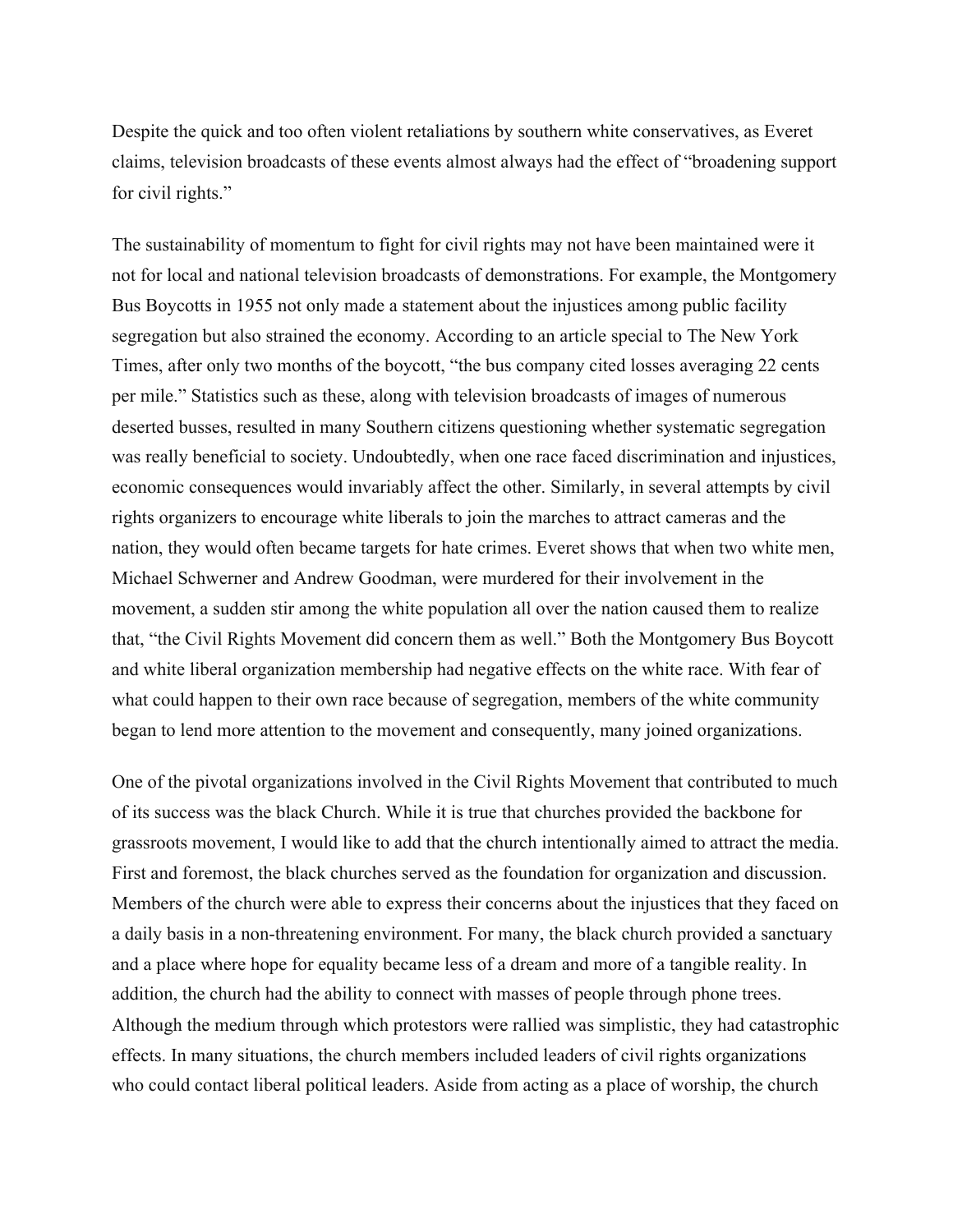also served as a sort of demonstration bulletin board for protests organized by the church. Black churches often served as a link between the black and white worlds. As the church relates to media, by contacting mass numbers of people, the church was able to create substantial demonstrations that attracted media attention and made for good television. Power is derived from access to masses of people and language. Many times church members would sing songs with powerful language to uplift the spirits of the protestors and to keep them going. Finally, the church gave sustainability to the Civil Rights Movement by continually creating the movements that made for good television. Without the church, organization may not have occurred as frequently and as consistently as it did. The church was aware of the power that they held over the media and knew that they could manipulate television to work in their favor.

#### **Awareness**

Despite popular belief, similar to the churches, civil rights organizers were extremely aware of the possibilities that were opened up by television. Access to millions of people across the nation, they knew, would quicken the pace towards change on both a local and national level. As Horton writes, one of the most prominent organizations that manipulated television in favor of desegregation was the Highlander Folk School. Led and organized by Myles Horton, Highlander Folk School was established with the intention of training and educating African Americans in leadership roles to fight for social justice. Beginning in 1932, Highlander Folk School began as a school "where young men and women [would] have close contact with teachers, [and] will learn how to take their place intelligently in a changing world" (Horton 56). When reading this, we notice that Myles Horton did not specify black or white students. During this time leaving out such details would have raised many issues for Southern White conservatives. The Highlander Folk School represented an immense threat to the traditional status quo which many southerners were struggling to conserve. Horton trained famous civil rights leaders such as Rosa Parks, members of the Student Non-Violent Coordinating Committee (SNCC), Septima Clark, and John Lewis. Often there would be television station and newspaper reporters along with their cameras invited to the school to tape training for lunch counter sit-ins. As shown in the news television archive at the University of Virginia, during the summer of 1963, WDBJ television, out of Roanoke Virginia, captured the Student Non-Violent Coordinating Committee practicing for demonstrations as a part of the lunch counter sit-in movement. The broadcast included instruction on how to protect supporters during a beating by having one person simulate the role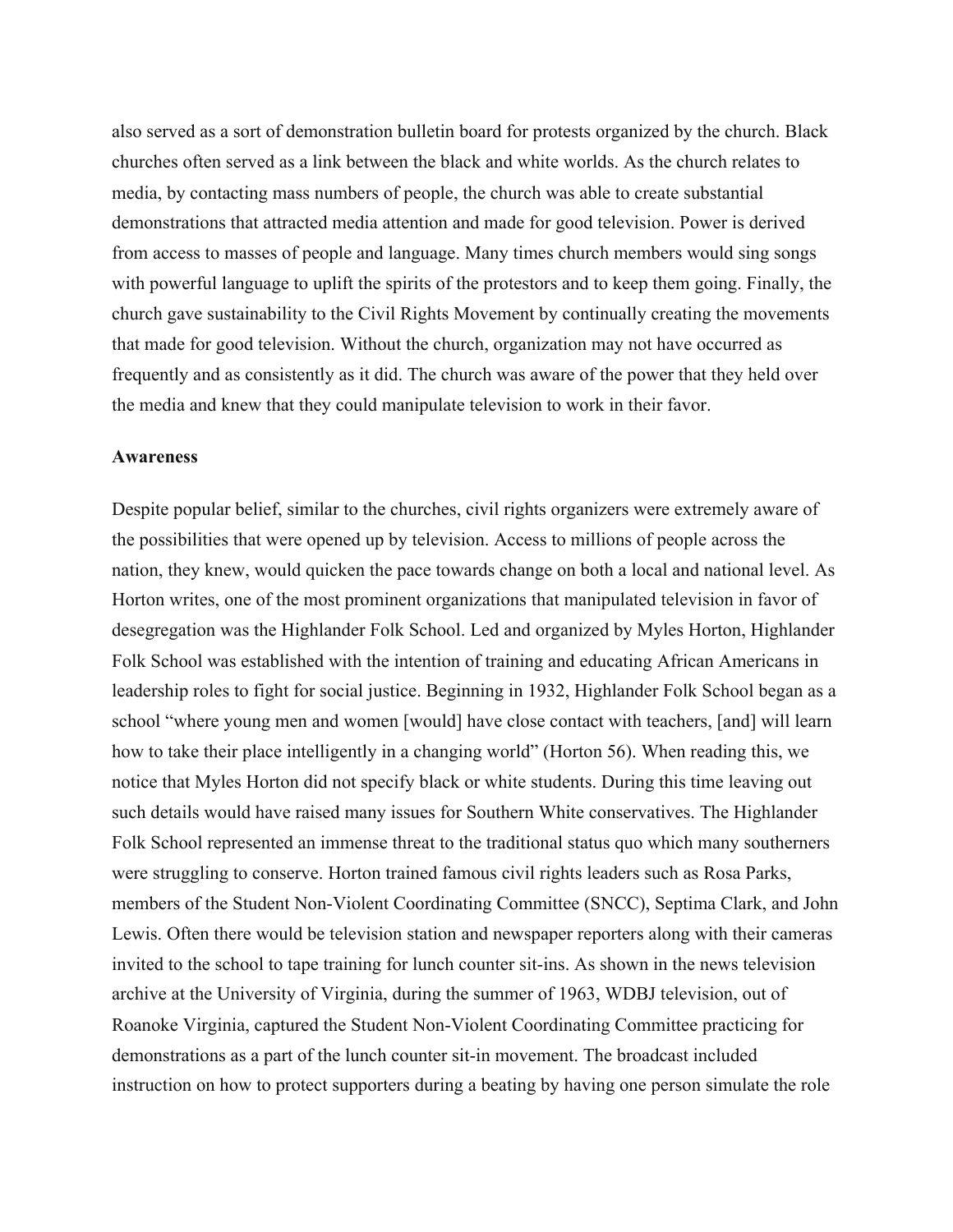of police officers who often used nightsticks and hit and kicked protestors. In the video the man who was simulating the role of the demonstrator would immediately fall into the fetal position as soon as the police officer or pro-segregationist began to beat them. Sometimes they would even line up one person behind the other in a fetal position to leave as little flesh exposed to beatings as possible. One of the keys to success in airing these types of images was finding a way to appeal to the emotions of the viewers and to stimulate their conscience. By slipping into the fetal position, viewers almost immediately associate this with innocent children and their vulnerability.

According to Myles Horton, "you have to work with those people who can multiply what you do" in order to change society (57). Those unfamiliar with this school of thought may be interested to know that it basically boils down to gaining power through access to masses of people. Without the masses, you cannot have movement; without media you cannot reach the masses. Myles Horton and teachers at The Citizenship Schools allowed cameras and reporters to view the classes and air images nationally and locally. Taping in the Highlander Folk School shattered stereotypes that black men and women were uneducated and violent by broadcasting images of highly educated, peaceful people training for methodically, non-violent demonstrations. When "people see that other people not so different from themselves do things that they thought could never be done", leadership multiplies and once they step into the water, they are far more reluctant to get out (Horton 114). Because Horton and other Civil Rights leaders were aware of the power of the masses, they were never hesitant to take advantage of an opportunity to reach them.

#### **Implications**

At the heart of the impact of media on the Civil Rights Movement was the coverage of demonstrations and brutality. When showing peaceful demonstrators being beaten by police forces or other authority figures, the media could not skew inhumanity. Categorized by David E. Sumner, the second and most effective phase of media coverage occurred from the beginning of the lunch counter sit-in movements to the passage of the Civil Rights Act of 1964. During this period of time, Sumner explains that the media was an imperative ally of the civil rights organizations and demonstrators. Consider one of the most influential demonstrations broadcast known today as, "Bloody Sunday." On Sunday March 7th, 1965, 600 civil rights demonstrators marched across the Edmund Pettis Bridge in Selma, Alabama as a part of the voting rights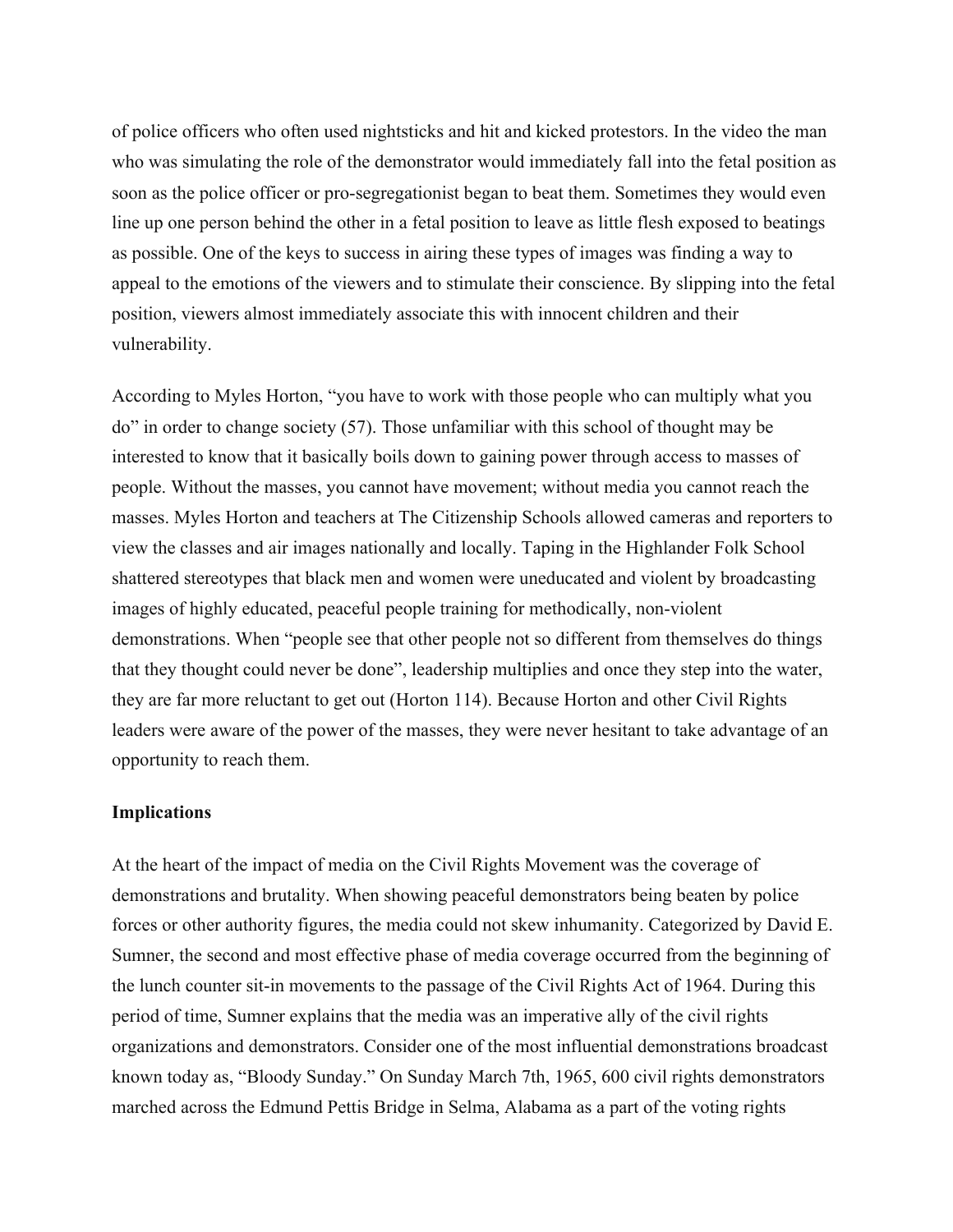campaign. Governor George Wallace ordered state troopers "to use whatever measures are necessary to prevent a march" (Roberts and Klibanoff 384). Rows upon rows of Alabama state troopers, reportedly, as many as the marchers themselves stood ground. On this dreadful day, all 600 of these men, women and children were brutally beaten with clubs and fogged with tear gas. According to Roy Reed of the New York Times, "there were several seconds of unobstructed view. Fifteen or twenty nightsticks could be seen through the gas, flailing at the heads of the marchers" (qtd. in Roberts and Klibanoff 386). Viewers marveled at the mayhem which was broadcast on the three largest television networks: NBC, CBS, and ABC. While all three depictions were gripping, ABC had been running its Sunday night movie, Judgment at Nuremberg, about Nazi Germany, when it was interrupted by the segregationist footage straight out of Alabama. The contrast between the two programs, "struck like psychological lightening in American homes" (386). Roberts and Klibanoff are surely right about the profound impact the images at Selma had on the viewer at home because, as the authors may not be aware, articles in the New York Times gave firsthand accounts of the events of 'Bloody Sunday'. One reporter writes, "Telegrams were sent to President Johnson and other Government officials by civic, legal, and religious organizations asking Federal prosecution of the Alabama police and greater protection of Selma's Negroes" (Times 23). Activism as a result of media broadcasting further proves that not only did the images coming across television screens anger the viewers; they also moved them to do something about it. In addition, according to another article special to The New York Times, thousands of citizens in Detroit and across the nation joined marches in sympathy with African Americans. Without the reporters and their camera men there to capture the demonstration and it's unfolding, not nearly as many Americans would have joined the movement in the South, let alone have been aware of what was going on.

#### Conclusion

It would be an understatement to say that the Civil Rights Movement was responsible for one of the most, if not the most, powerful movements towards social justice change ever made in America. But where does power stem from? Power is derived from access and language. Why did James Baldwin's five words sear the hearts of thousands of Americans? Because he had access and because he knew how to use language. One is vital to the other. Had Baldwin not had television as means of reaching thousands of Americans across the nation, he wouldn't have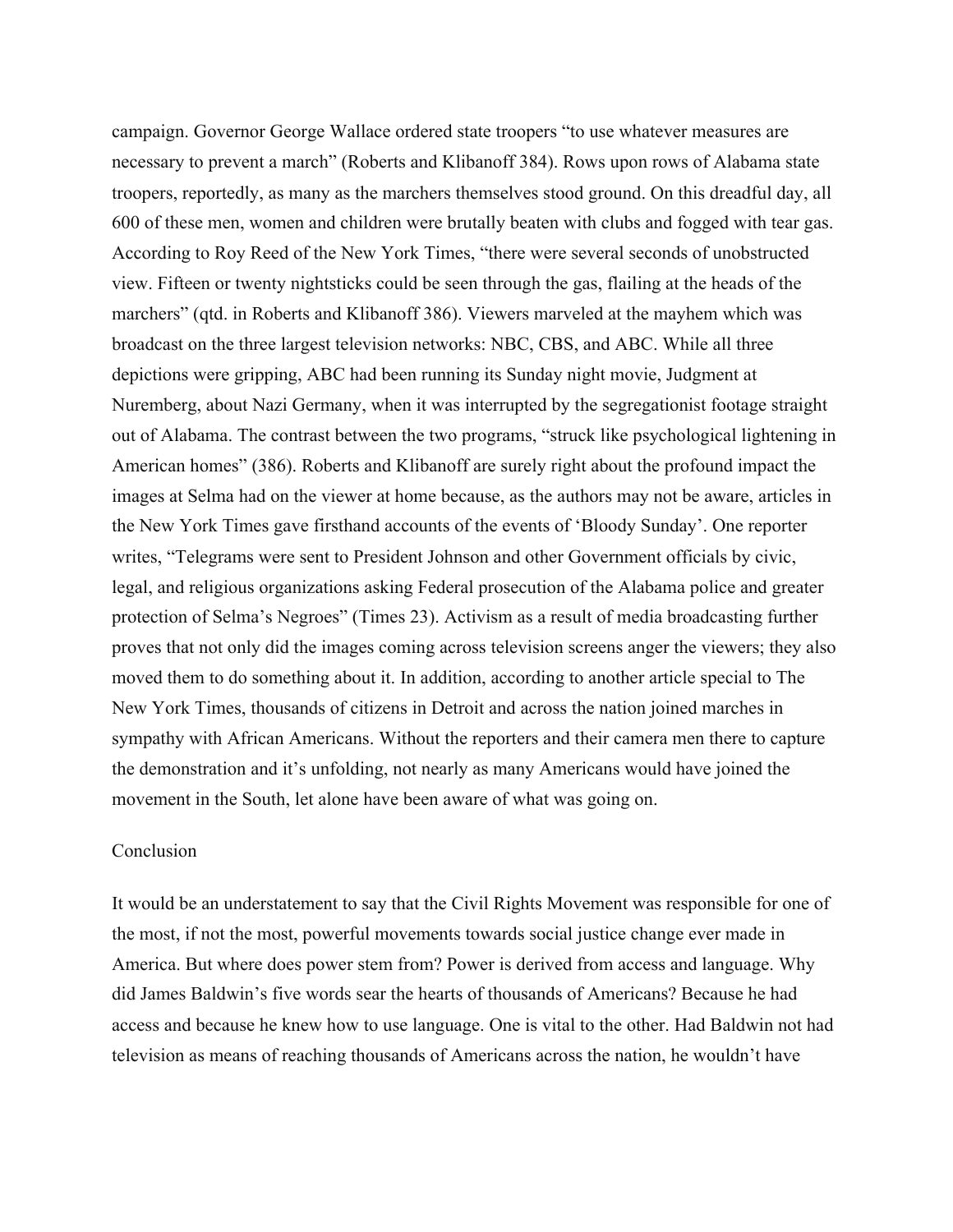made such an impact. And had Baldwin not understood that he needed to grab the attention of the viewer using language, he would not have made such an impact.

Television sped up the movement towards the biggest social change America has ever seen. Through interviews, coverage of demonstrations, and broadcasts on the complexities of the movement, media became the educator. Television was pivotal in multiplying organization membership and thus fundamentally changing society. News stations were, in effect, encouraging all races across all states to fight for what was right. As Roberts and Klibanoff simply stated, "In a sense, television and the civil rights movement had come of age together" (377).

## **Works Cited**

Doherty, Thomas. "The Army- McCarthy Hearings." The Museum of Broadcast Communications. Web. 10 Apr. 2012.

Everet, Anna. "The Civil Rights Movement and Television." The Museum of Broadcast Communications. Web. 12 Feb. 2012.

Gonzalez, Juan, and Torres, Joseph. News for All the People: The Epic Story of Race and the American Media. Brooklyn: Verso, 2011. Print.

Horton, Myles. The Long Haul. New York and London: Teachers College Press, 1998. Print.

"James Baldwin." 2012. Biography.com 10 Apr 2012.

Jones, David R. "Thousands Across Nation Join in Marches in Sympathy with Negroes in Alabama." The New York Times 10 Mar. 1965: 21 Mar. 2012. Print.

Kuryla, Peter. "Parties Down At The Square Amid Melodramas: A Reconsideration Of The Modern Civil Rights Movement Demonstration." Patterns of Prejudice 43.1 (2009): 17-40. Academic Search Complete. Web. 7 Feb. 2012.

Metress, Christopher. "James L. Hicks Investigations from The Lynching of Emmett Till by Christopher Metress." Archipelago. University of Virginia Press, Sept. (2002) Web. 08 Mar. 2012.